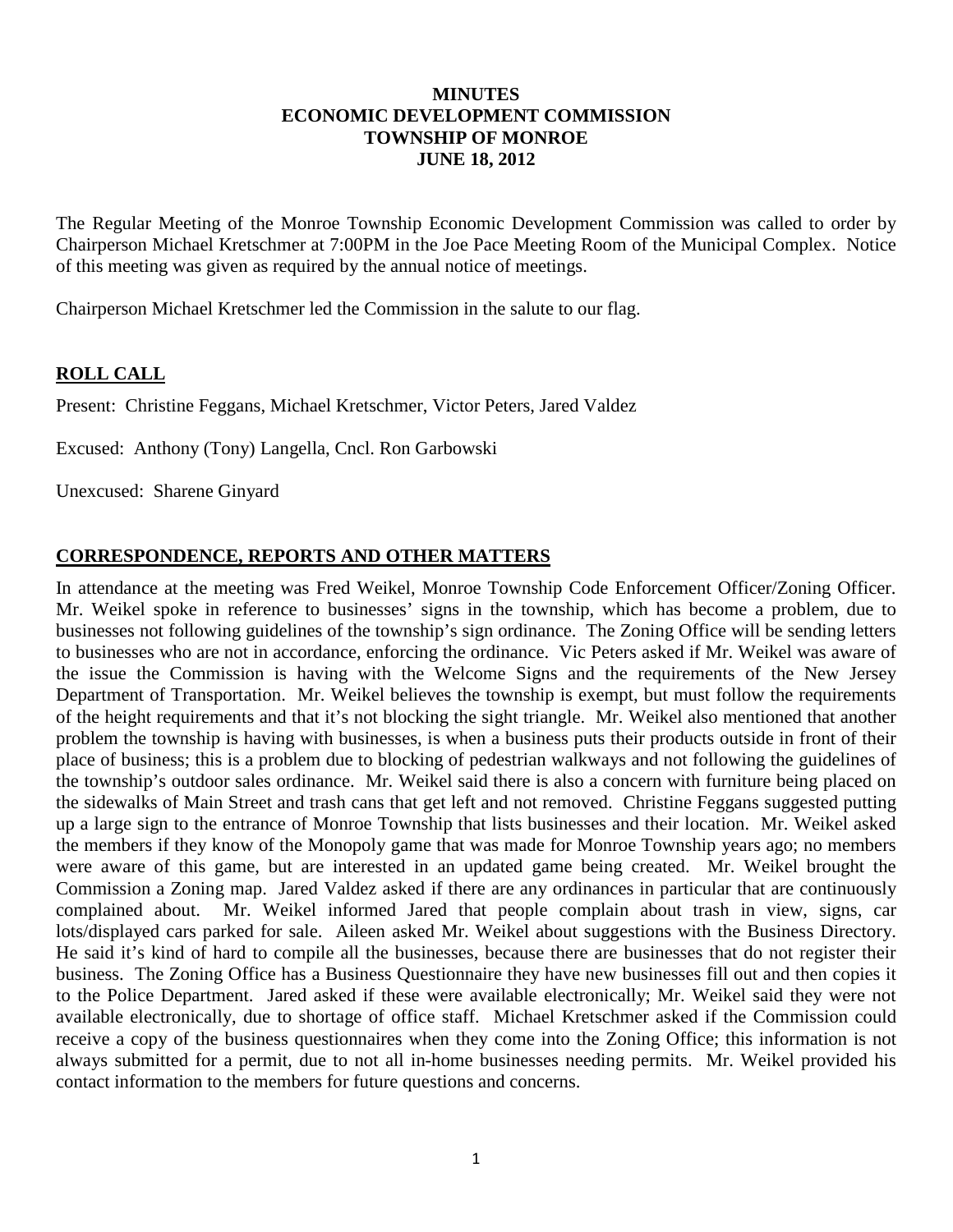#### **Economic Development Commission Minutes** *(cont'd)* **June 18, 2012**

## **CORRESPONDENCE, REPORTS AND OTHER MATTERS** *(cont'd)*

Michael mentioned the Welcome Signs. He said that Cncl. Garbowski was to contact Adams, Rehmann & Heggan Engineers; Cncl. Garbowski was not in attendance to provide updated information.

Michael spoke in reference to the Main Street Music Festival. The festival seemed to have been successful. The Commission's table was behind the baseball field, not near the pedestrian traffic; not many people had come by to fill out the Business Association survey. Michael and Jared walked around to vendors with the surveys; some weren't interested in filling out the survey, but a few were interested. Michael said he received enough forms from people to start the process and inviting of people to the meeting of September  $17<sup>th</sup>$  to discuss the Business Association. Jared asked if advertising will be done. Christine suggested asking WalMart if they will put a large sign in the store to advertise the meeting. Jared suggested lawn signs as used for the Business Seminar, but to order them from a printing company this time. Michael suggested flyers and emails; Aileen will provide a flyer that could be emailed. Vic asked Aileen if the Township can advertise; it can be advertised on Comcast Channel 9 and the township website. Christine also suggested having a celebrity attend, like a Phillies athlete or Eagles athlete. The members discussed holding the meeting in a larger meeting room such as at the Library or in the Court Room; Michael will find out how many people are interested in attending.

Michael noted there is still a member vacancy on the Commission. He had information available to contact a realtor to see if she is still interested in becoming a member; a realtor as a member would fill the requirements of the Economic Development Commission.

Christine reiterated that the businesses that are on Main Street need to be made sure they are being utilized and become "generational" businesses, businesses to be utilized further in the future, generation after generation.

Michael told the members he was contacted by a resident who is interested in opening a franchise; he wanted to know what properties were available to be leased in the township. The resident did not specify which franchise; Michael will follow up with this resident.

Christine suggested contacting local motorcycle riders' associations for support of local businesses; she feels that there are a lot of motorcycle riders who are also business owners and that they are involved with fundraisers.

### **APPROVAL OF MINUTES**

Vic Peters made a motion to approve the minutes as submitted of the Economic Development Commission Meeting of May 21, 2012. The motion was seconded by Jared Valdez and approved by all remaining members of the Commission in attendance.

### **ROUNDTABLE**

~Jared – after speaking with Mr. Weikel, suggested reviewing/changing ordinances

- ~Christine agreed with Jared
- $\sim$ Vic no matters to discuss